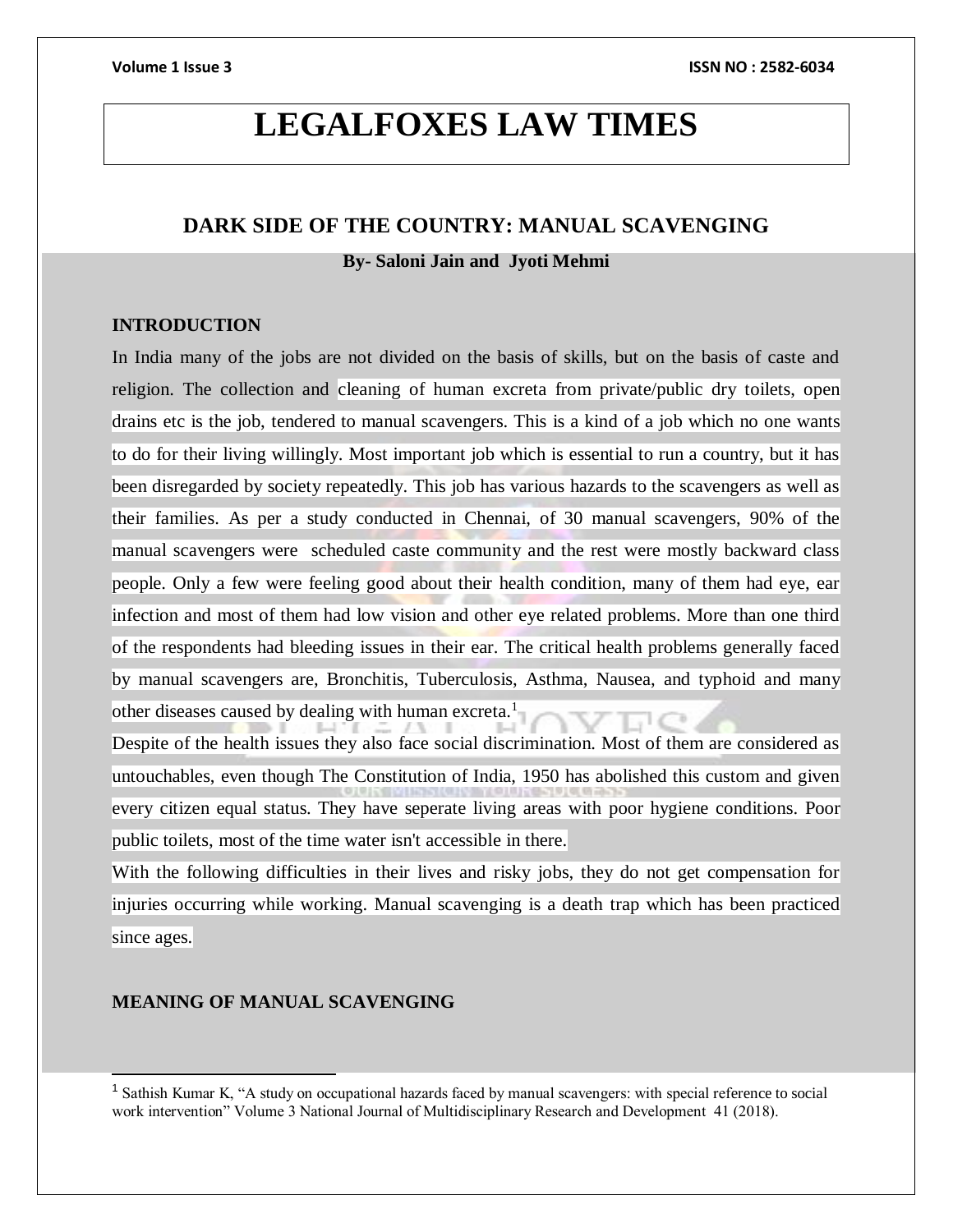Manual Scavenger is the act of removing the waste from toilets or cleaning the sewers. In simple words, it can be said that manual scavenging is the job to remove the untreated human excreta from the toilets with bare hands or no safety gears.

THE EMPLOYMENT OF MANUAL SCAVENGERS AND CONSTRUCTION OF DRY LATRINES (PROHIBITION) ACT,1993 defines Manual Scavenger as**-** "a person engaged in or employed carrying human excreta and the expression "manual scavenging" shall be construed accordingly".<sup>2</sup>

As per THE PROHIBITION OF EMPLOYMENT AS MANUAL SCAVENGERS AND THEIR REHABILITATION ACT, 2013 manual scavenger means-

"A person engaged or employed, at the commencement of this Act or at any time thereafter, by an individual or a local authority or an agency or a contractor, for manually cleaning, carrying, disposing of, or otherwise handling in any manner, human excreta in an insanitary latrine or in an open drain or pit into which the human excreta from the insanitary latrines is disposed of, or on a railway track or in such other spaces or premises, as the Central Government or a State Government may notify, before the excreta fully decomposes in such manner as may be prescribed, and the expression "manual scavenging" shall be construed accordingly".<sup>3</sup>

The International Labor Organization have segregated manual scavenging into three different parts-

I. Removal of human dunk from dry latrines and streets,

OUR SUCCESS' II. Cleaning and washing of septic tanks,

III. Cleaning and washing of gutters and sewers.

 $\overline{\phantom{a}}$ 

Manual scavenging though present in other parts of the world, but it has its chief presence in India. Manual Scavenging is vested in a hierarchical caste based system. Most of these workers are from dalit community. They are being called by different names in different states for instance, Chuhada, Mehatar, Lalbegi, Har, Hadi, Thoti, Zadmalli And Mela etc.

<sup>2</sup> The Employment Of Manual Scavenger and Construction of Dry Latrines (Prohibition) Act,1993, s. 2(j)

 $3$  The Prohibition Of Employment As Manual Scavengers and Their Rehabilitation Act, 2013, s. 2(g)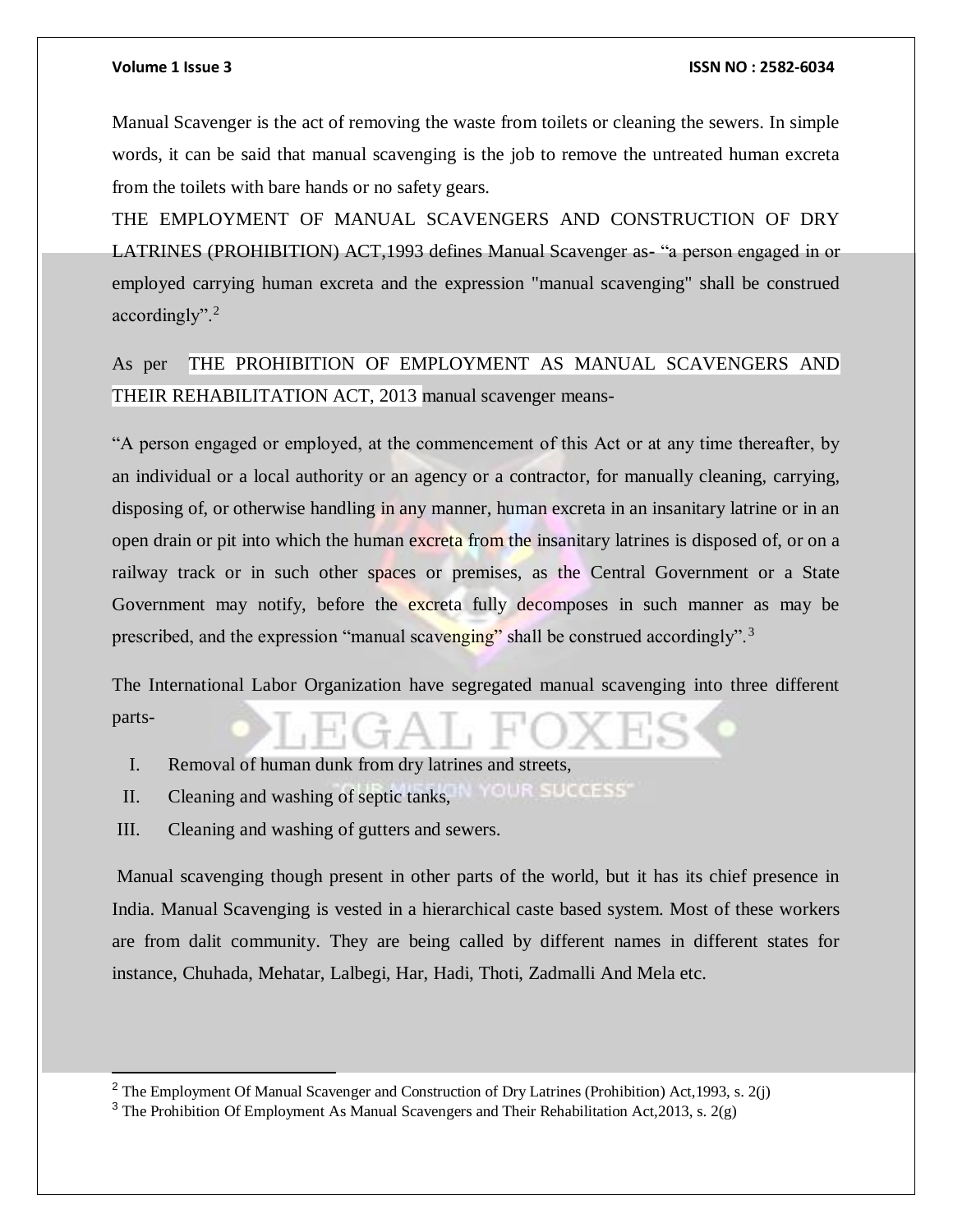### **Volume 1 Issue 3 ISSN NO : 2582-6034**

For cleaning sewers, gutters, skeptic tanks etc, manual scavenger's basic tools are buckets, which are assisted by a sack. They keep the waste in the sack and carry it manually after that, take it to a place where it should be disposed off. All this is done without any safety tools.

### **ROLE OF CASTE AND DISCREMINATION**

Caste and Discrimination plays a very vital role in Manual Scavenging. There has been a deeply rooted practice of culture and caste system going on in India since ancient times. People who belong to the scheduled caste are also called as Shudras. They are put down at the lowest position in the Caste System which is described by Aryan Society. The labor division in India is being done according to the caste system. It is the belief of Hindus that the low caste people are born to clean waste of elite class people and do all the demeaning and unhealthy jobs for the whole public. Manual Scavenging is the one of that job which is mostly done by the downtrodden people.

People belonging to scheduled caste are discriminated on the basis of employment, education and rights. Moreover they have to face torture both mentally and physically, violence and harassment while doing the work because of the caste based system prevalent in the society. Many dalit women and girl child are forced to enter into this job. They mostly clean the Dry Toilets and men have to work in septic tanks and clean the sewerage lines. In many parts of the country beside having proper tools and laws for disposing human waste still, people from dalit community has to do the manual cleaning, carrying and dispose the human waste. The working condition of these people is unbearable. They are not provided with all the safety and work tools. Due to which, many people lost their lives while doing this work. The Manual Scavenging is the threat to the economic and social aspect of the country.

*"The manual removal of human and animal excreta using brooms, small tin plates, and baskets carried on the head. The allocation of labour on the basis of caste is one of the fundamental tenets of the Hindu caste system. Within this system dalits have been assigned tasks and*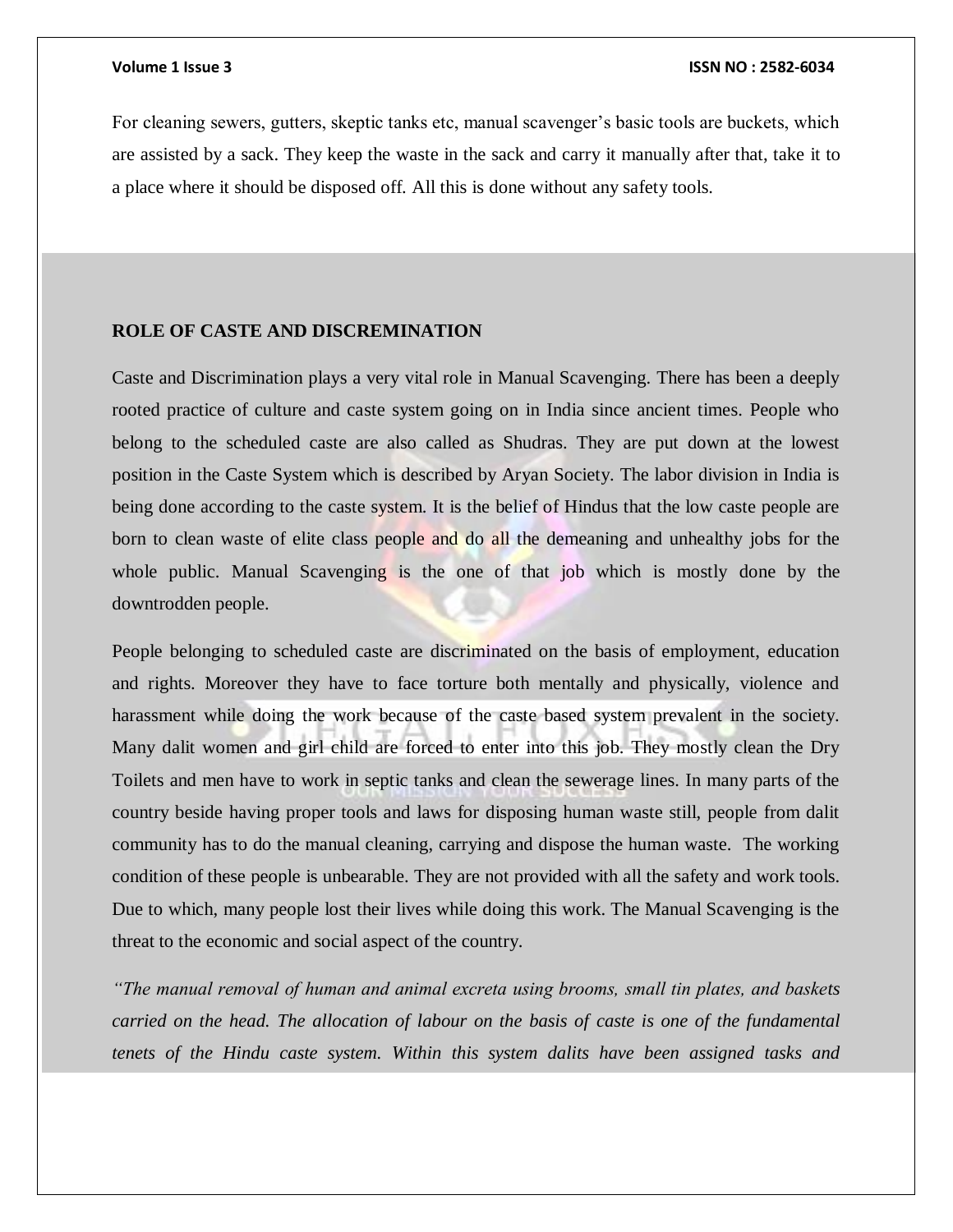### **Volume 1 Issue 3 ISSN NO : 2582-6034**

*occupations which are deemed ritually polluting by other caste communities - such as sweeping, disposal of dead animals and leatherwork. By reason of their birth, dalits are considered to be*

*"polluted", and the removal of human and animal waste by members of the "sweeper" community is allocated to them and strictly enforced". 4*

Although many steps are taken by the Government to proscribe manual scavenging but, still it is being practiced in many regions of India. People who are related to manual scavenging are made to live at those places which are far from the middle parts of cities,villages etc. Mostly in the cities and villages of India, upper caste people occupy the better locations and low caste have to live in isolated places far away from upper caste people's homes due to the deep rooted caste system.

In many parts of India still dalits have to face many kind of discrimination, they have been denied from entering barber shops, drinking water from public places, eating food in the separated utensils, entering into shops and disbarred from temples. Although the Indian Constitution provides equal rights and outlaw the practice of untouchability practices but still it is being practiced in many regions of the country<sup>5</sup>. They also face discrimination when it comes to wage system. Women who clean dry toilets receive less cash or many times no cash. Instead of receiving money they are provided with leftover rations, old clothes, grain during harvest or firewood.

There have been enormous social rights movements that have brought positive changes to the caste barriers, even then caste based system prevails in the society, due to which a lot of people suffer and go through bad times.

### **Human Rights and Manual Scavenging**

 $\overline{a}$ 

Men and women are included in the work of manual scavenging. Many times it happens that their human rights are violated. Though there are acts passed by the legislature to protect the interest of the manual scavengers, there have been many times when they have to work more

<sup>4</sup> United Nations Commission on Human Rights, Sub-Commission on the Promotion and Protection of Human Rights, Working Group on Contemporary Forms of Slavery, 27th Session, Geneva, 27-31 May 2002.

<sup>5</sup> Clifford Bob, "Dalit Rights are Human Rights': Caste Discrimination, International Activism, and the Construction of a New Human Rights Issue," *Human Rights Quarterly*, pp.167,173.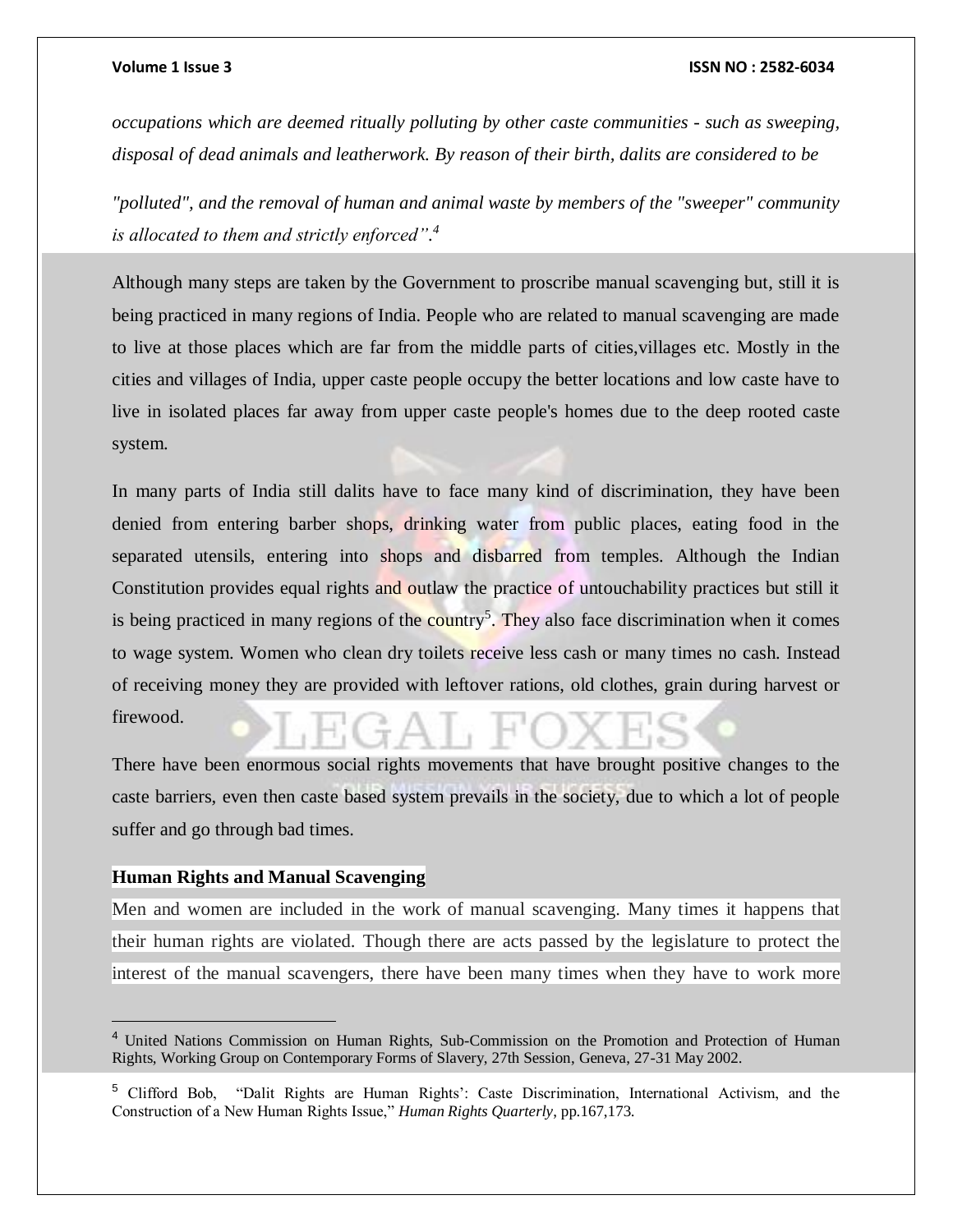$\overline{a}$ 

### **Volume 1 Issue 3 ISSN NO : 2582-6034**

than the working hours and do not get fully paid for the work. The National Human Rights Commission it has defined the manual scavenging as "Manual Scavenging as one of worst violations of Human Rights" and this was stated at the workshop on "Manual Scavenging and Sanitation" which was organized in New Delhi on August 28, 2008<sup>6</sup>. For the betterment of the manual scavengers they also took step to United Nations also came forward to eliminate the manual scavenging in India<sup>7</sup>.

This work is a threat to the dignity and rights of the worker. They do not get respect in society all. International agencies likewise United Nations International Children's Emergency Fund, The World Health Organization And International Labor Organisation they all have taken steps to end the practice of manual scavenging<sup>8</sup>. United nations women addressed that dry toilets are cleaned by the 95% women and the International Labor Organisation they focused on implementing the government policies which needed to be implemented in Uttar Pradesh, Bihar, Madhya Pradesh, Rajasthan and Gujarat to end the manual scavenging<sup>9</sup>.

So, this is how various steps were taken by many organizations to exterminate the exercise of manual scavenging.

# **LAWS GOVERNING MANUAL SCAVENGING**

"Untouchability" is a pratice of discrimination, faced by the schedule castes. It was a custom to distinguish jobs on the basis of caste and religion and the above caste were only allowed to

# **"OUR MISSION YOUR SUCCESS"**

<sup>6</sup> Commission calls Manual Scavenging as one of the worst violations of Human Rights *available at:*  <https://nhrc.nic.in/press-release/commission-calls-manual-scavenging-one-worst-violations-human-rights> (last visited on June 20,2020)

<sup>7</sup> UN rights chief welcomes movement to eradicate manual scavenging in India *available at:*  [https://news.un.org/en/story/2013/01/431022-un-rights-chief-welcomes-movement-eradicate-manual-scavenging](https://news.un.org/en/story/2013/01/431022-un-rights-chief-welcomes-movement-eradicate-manual-scavenging-india#:~:text=The%20United%20Nations%20human%20rights,based%20on%20caste%20and%20gender.)[india#:~:text=The%20United%20Nations%20human%20rights,based%20on%20caste%20and%20gender.](https://news.un.org/en/story/2013/01/431022-un-rights-chief-welcomes-movement-eradicate-manual-scavenging-india#:~:text=The%20United%20Nations%20human%20rights,based%20on%20caste%20and%20gender.) (last visited in June 20,2020)

<sup>8</sup> The Dignity and Rights of Manual Scavengers in India *available at:* [https://ohrh.law.ox.ac.uk/the-dignity-and](https://ohrh.law.ox.ac.uk/the-dignity-and-rights-of-manual-scavengers-in-india/#:~:text=Manual%20scavenging%20is%20prohibited%20by%20both%20international%20instruments%2C%20and%20Indian%20law.&text=However%2C%20the%20prevalence%20of%20manual,position%2C%20abolishes%20untouchability%20(Art.)[rights-of-manual-scavengers-in-](https://ohrh.law.ox.ac.uk/the-dignity-and-rights-of-manual-scavengers-in-india/#:~:text=Manual%20scavenging%20is%20prohibited%20by%20both%20international%20instruments%2C%20and%20Indian%20law.&text=However%2C%20the%20prevalence%20of%20manual,position%2C%20abolishes%20untouchability%20(Art.)

[india/#:~:text=Manual%20scavenging%20is%20prohibited%20by%20both%20international%20instruments%2C%](https://ohrh.law.ox.ac.uk/the-dignity-and-rights-of-manual-scavengers-in-india/#:~:text=Manual%20scavenging%20is%20prohibited%20by%20both%20international%20instruments%2C%20and%20Indian%20law.&text=However%2C%20the%20prevalence%20of%20manual,position%2C%20abolishes%20untouchability%20(Art.) [20and%20Indian%20law.&text=However%2C%20the%20prevalence%20of%20manual,position%2C%20abolishes](https://ohrh.law.ox.ac.uk/the-dignity-and-rights-of-manual-scavengers-in-india/#:~:text=Manual%20scavenging%20is%20prohibited%20by%20both%20international%20instruments%2C%20and%20Indian%20law.&text=However%2C%20the%20prevalence%20of%20manual,position%2C%20abolishes%20untouchability%20(Art.) [%20untouchability%20\(Art.](https://ohrh.law.ox.ac.uk/the-dignity-and-rights-of-manual-scavengers-in-india/#:~:text=Manual%20scavenging%20is%20prohibited%20by%20both%20international%20instruments%2C%20and%20Indian%20law.&text=However%2C%20the%20prevalence%20of%20manual,position%2C%20abolishes%20untouchability%20(Art.) (last visited on June 20,2020)

<sup>9</sup> Cleaning Human Waste "Manual Scavenging," Caste and, Discrimination In India, *available at:*  <https://www.hrw.org/report/2014/08/25/cleaning-human-waste/manual-scavenging-caste-and-discrimination-india> (last visited in June 20,2020)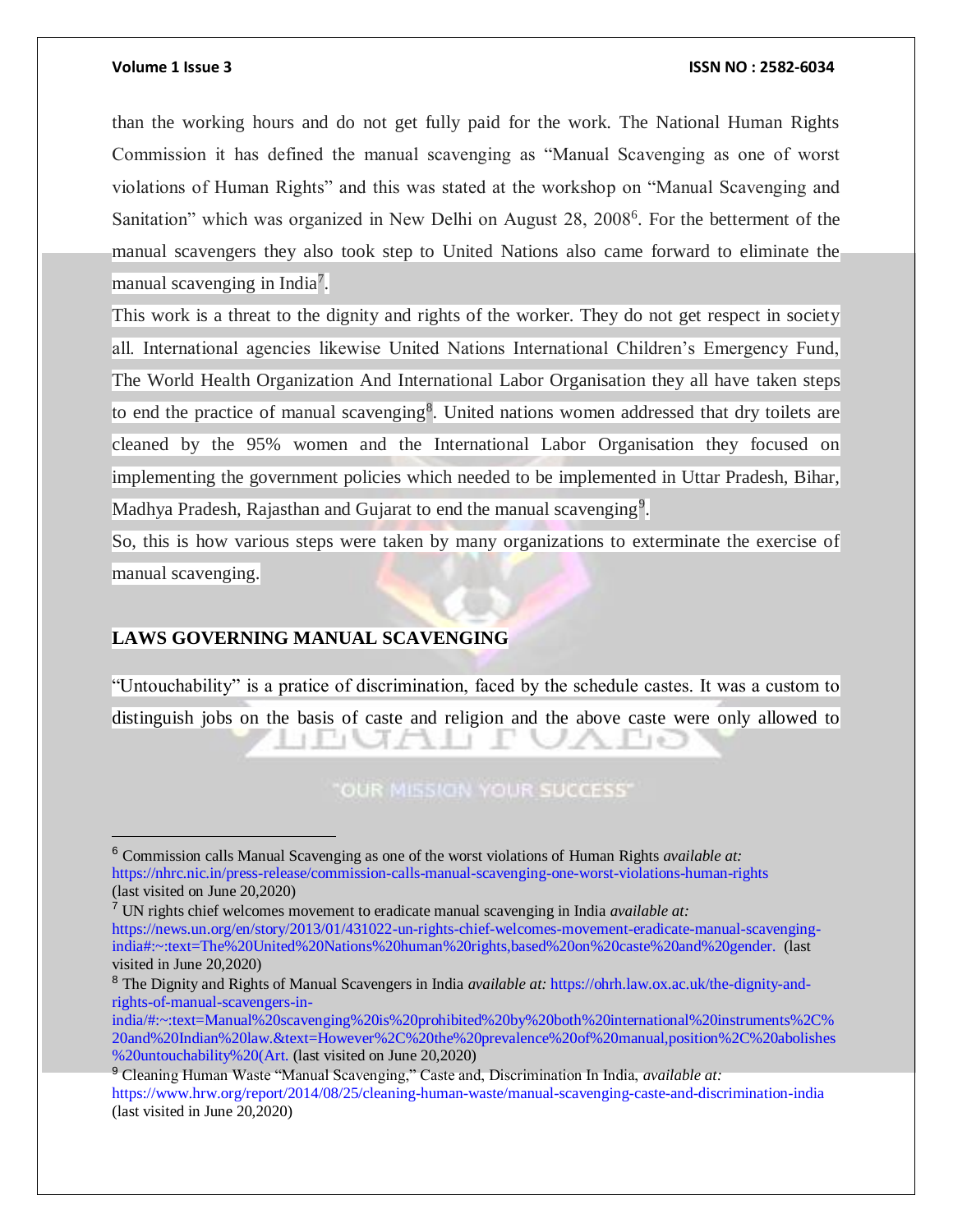perform cleaning tasks. This operation of such a caste system leads to discriminatation and the framers of our Constitution tries to abolish this practice .<sup>10</sup>

India had a caste system before independence, after independence Dr. Bheem Rao Ambedkar made efforts to remove such sin from our country. His motive was not to earn wealth or power but to earn freedom.

To abolish untouchability various attempts have been made, adding article 14, 15, 21, 23 in The Constitution of India are some of the steps taken for fulfilling his dream.

Indian Penal Code, 1860 does not provide protection to the ST/SC community, for that special law have been implemented such as "THE SCHEDULED CASTES AND THE SCHEDULED TRIBES (PREVENTION OF ATROCITIES) ACT, 1989" for stringent the laws and provide justice to the community. Strict punishment has been implemented in the Act.<sup>11</sup>

For prohibiting manual scavenging and providing equal opportunities to these people, EMPLOYMENT OF MANUAL SCAVENGERS AND CONSTRUCTION OF DRY LATRINES (Prohibition) ACT, 1993 was enacted. The Act says- **"Effect from such date and in such area as the State Government may, by notification, specify in this behalf, no person shall- (a) engage in or employ for or permit to be engaged in or employed for any other person for manually carrying human excreta; or (b) construct or maintain a dry latrine".**

Yet cases of manual scavenging and sewer deaths still prevails in society. For more assistance to the manual scavengers two schemes were introduced

I. Integrated Low Cost Sanitation Scheme (ILCS) in 1981, and the

II. Self-Employment Scheme for Rehabilitation of Manual Scavengers (SRMS) in 2007.

By ILCS, funds were provided to poor urban households to convert dry latrines to water flush latrines and SRMS aims to provide alternate occupation to manual scavengers, by providing them skill training, and a  $\alpha$ <sup>12</sup>.

To draw more attention towards the problem the National Advisory Council recommended Parliament for enacting an Act for the rehabilitation and rejuvenation of manual

<sup>10</sup> The Constitution of India, art. 17.

<sup>11</sup> The SCs and STs (Prevention of Atrocities) Act, 1989, s. 3.

<sup>&</sup>lt;sup>12</sup> PRS Legislative Research, The Prohibition of Employment as Manual Scavengers and their Rehabilitation Bill, 2012 *available at:* [https://www.prsindia.org/billtrack/prohibition-of-employment-as-manual-scavengers-and-their](https://www.prsindia.org/billtrack/prohibition-of-employment-as-manual-scavengers-and-their-rehabilitation-bill-2012-2449)[rehabilitation-bill-2012-2449](https://www.prsindia.org/billtrack/prohibition-of-employment-as-manual-scavengers-and-their-rehabilitation-bill-2012-2449) (last visited on, June 5, 2020)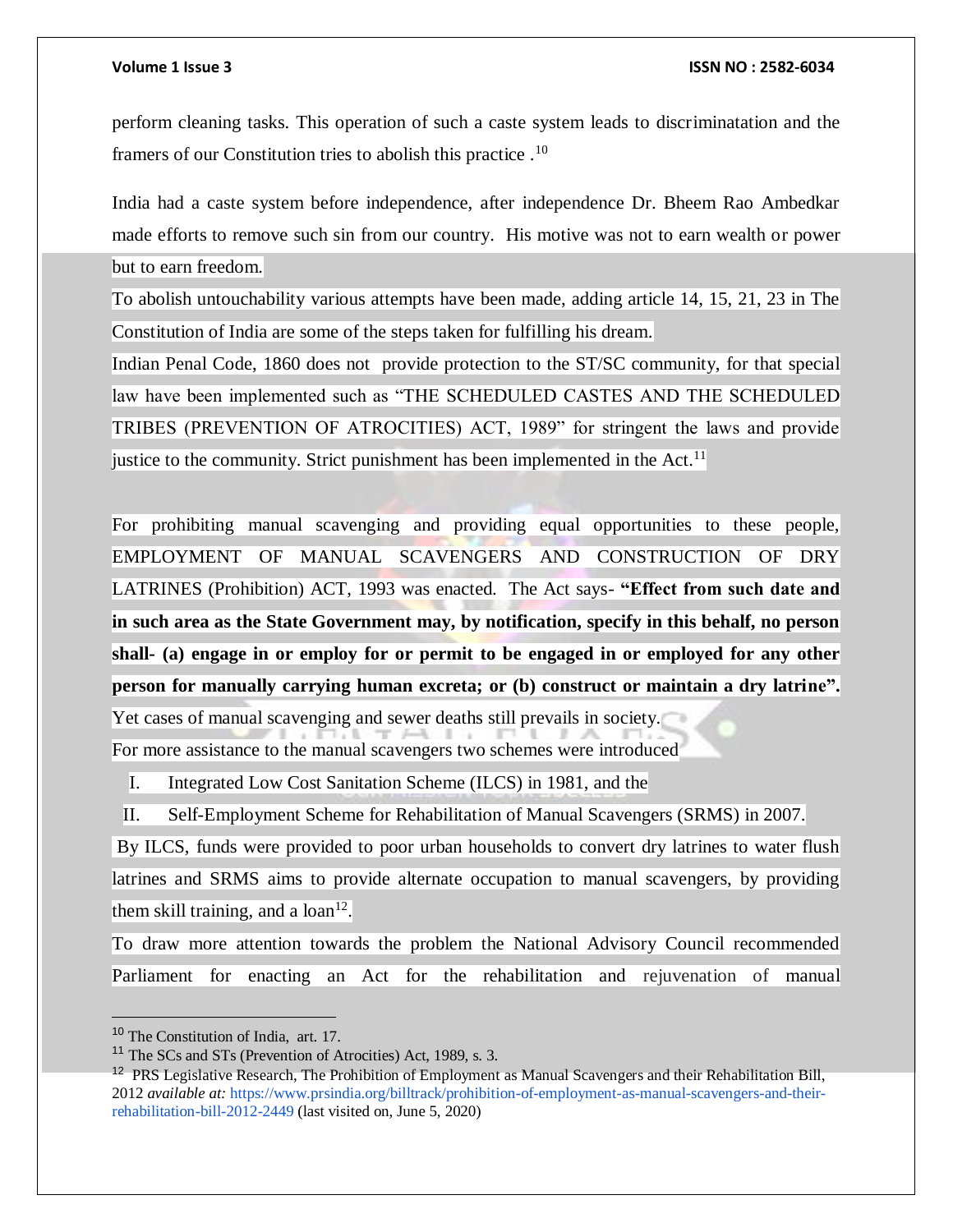scavengers.<sup>13</sup>Also, for prohibition of insanitary latrines. As a result, on December 6, 2013 THE PROHIBITION OF EMPLOYMENTS AS MANUAL SCAVENGERS AND THEIR REHABILITATION ACT, 2013 came into existence with strict rules.

# **SEWER DEATHS IN INDIA**

In 2019, 110 manual scavengers died while working in sewer tunnels and septic tanks, 68 in  $2018$ , 93 in 2017. Instead of decreasing, the numbers are increasing after a year.<sup>14</sup>

According to the Commission's report it was seen that 2019, has the highest no. of sewer deaths. As per a national survey escorted in 18 states of the country, our government received shocking results. 48,345 manual scavengers have been spotted in affiliation with this hazardous occupation till 31st January, 2020.<sup>15</sup>

The Union Ministry of Social Justice and Empowerment (MSJE), disclosed that 282 manual scavengers have lost their lives, while cleaning sewers, tunnels and septic tanks between 2016 and 2019. Even after various attempts of the officials for solving the problem of manual scavenging, is constantly increasing.

While an organisation "Safai Karamchari Aandolan" states that, around 2000 sanitation workers depart their lives every year due to leak of poisonous gases and several injuries.<sup>16</sup>

For becoming a developed country it is necessary to raise and solve issues like that. We all have to live with dignity, this occupation is contravening that right.

The Supreme Court of India, has ordered to grant Rs. 10 lakh as compensation to the families of deceased workers.<sup>17</sup> However, as per a RTI filed to National Commission for Safai Karamcharis for asking the details regarding the grants of compensation.

However, as per the RTI, it was shown that 814 people have officially reported sewer deaths in 20 states since 1993, out of which full compensation of Rs 10 lakh has been awarded to only 455 families. $18$ 

<sup>13</sup> *Ibid*

<sup>14</sup> The Hindu, India's manual scavenging problem, *available at:* [https://www.thehindu.com/news/national/indias](https://www.thehindu.com/news/national/indias-manual-scavenging-problem/article30834545.ece)[manual-scavenging-problem/article30834545.ece](https://www.thehindu.com/news/national/indias-manual-scavenging-problem/article30834545.ece) (last visited on, June 7, 2020) <sup>15</sup> *Ibid*

<sup>16</sup> Safai Karamchari Aandolan, A Movement for elimination of Manual Scavenging, *available at:* <https://www.safaikarmachariandolan.org/crisis> (last seen on June13, 2020)

<sup>17</sup> *Safai Karamchari Andolan vs the Government of India,* Writ Petition (Civil) No. 583 Of 2003.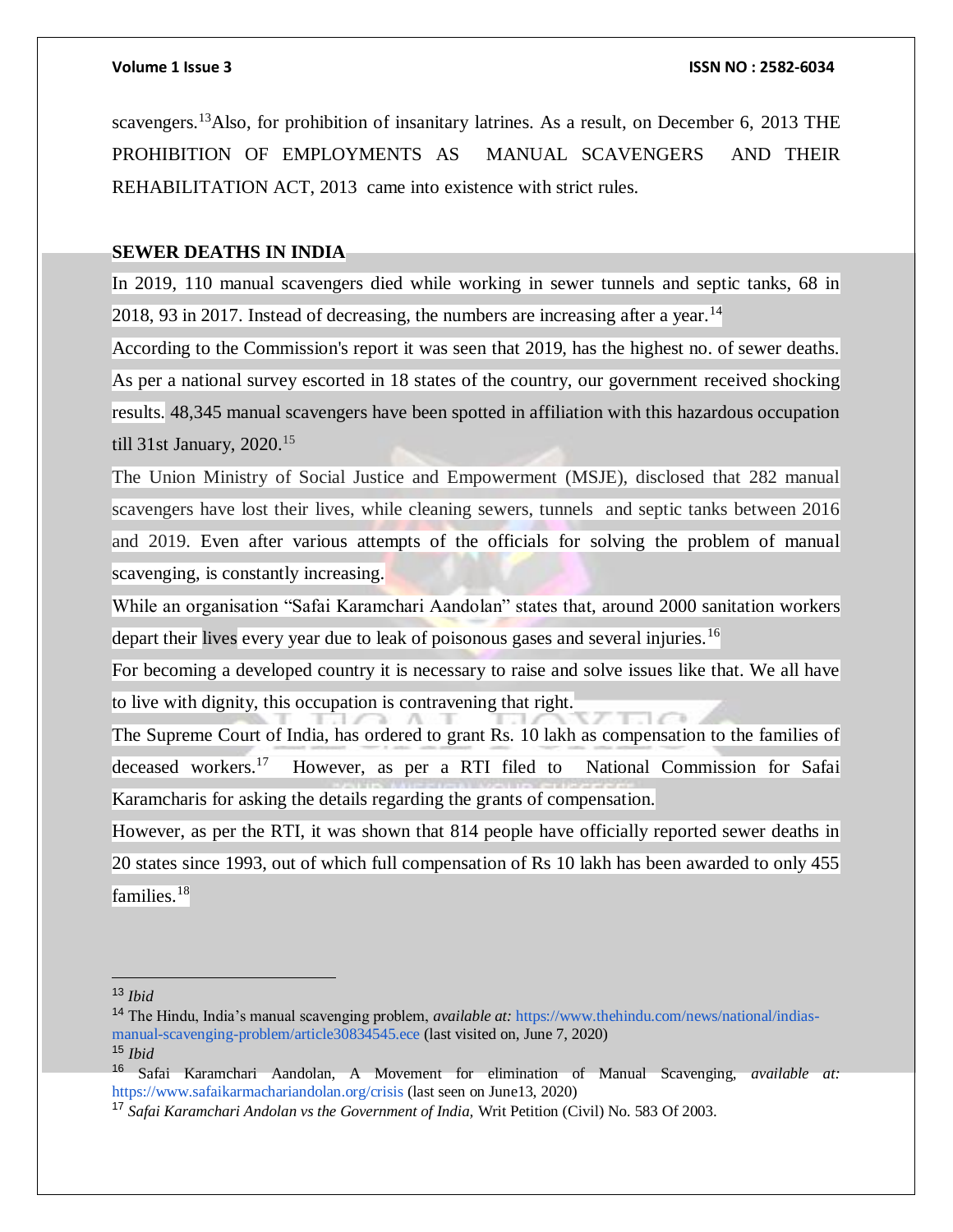## **MANNER OF LIVING**

Life of a sanitation worker is very difficult. They face a lot of racism during their whole life, same goes to their families. Sanitation is a very difficult job, it includes low wages, risk of health issues, less safety measures etc. This job is so risky even then these workers do not receive optimum wages. They keep our surroundings clean so that we can live a healthy life, but very few of us think about their healthy lives. This job has a huge impact on their lifestyle. There are few things they face during their lifetime.

a. Poverty

A sanitation worker works throughout their lives with very low wages. Most of them are manipulated and thrented to work with low wages or else jobs will be given to anyone else. In the running competition being fired from a job is the scariest nightmare that one can have. Most of them are not aware of employment laws, remunerations laws etc. they work on contract basis but can't even understand the basic terms of a contract. As per an organisation "Safai Karamchari Aandolan" sanitation workers receives Rs. 180-200 per month, per household.<sup>19</sup> They agree to work for long hours with very less wages from what the government prescribes. Those who are working under subcontractors face more problems.<sup>20</sup> They all work without any protective gears for long hours in a very unhealthy atmosphere. They are not in direct contact with the officials hence not able to convey their problems.

# Truancy in collective bargaining: workers are formed in several groups and sent to different cities to work. Many of the agencies are rotating them in various cities and towns which result in lack of communication with each other among the workers. Which

also lacks gathering any bond and requests for collective bargaining.<sup>21</sup>

<sup>&</sup>lt;sup>18</sup> Dheeraj Mishra, Jahnavi Sen, "Sewer Deaths- Only About 50% of Victim's Families Received Rs. 10 Lakh Compensation." The Wire, Nov 19,2019, *available at:* <https://thewire.in/labour/sewer-deaths-compensation-rti> (last visited on, June 7, 2020).

<sup>19</sup> Safai Karamchari Aandolan, *available at:* <https://www.safaikarmachariandolan.org/crisis> (last seen on June13, 2020)

<sup>&</sup>lt;sup>20</sup> Nehal Garg, Understanding India's Sanitation Workers to Better Solve Their Problems, The wire, Jan 31st, 2019, *available at:* <https://thewire.in/labour/understanding-indias-sanitation-workers-to-better-solve-their-problems> (last seen on June 12, 2020)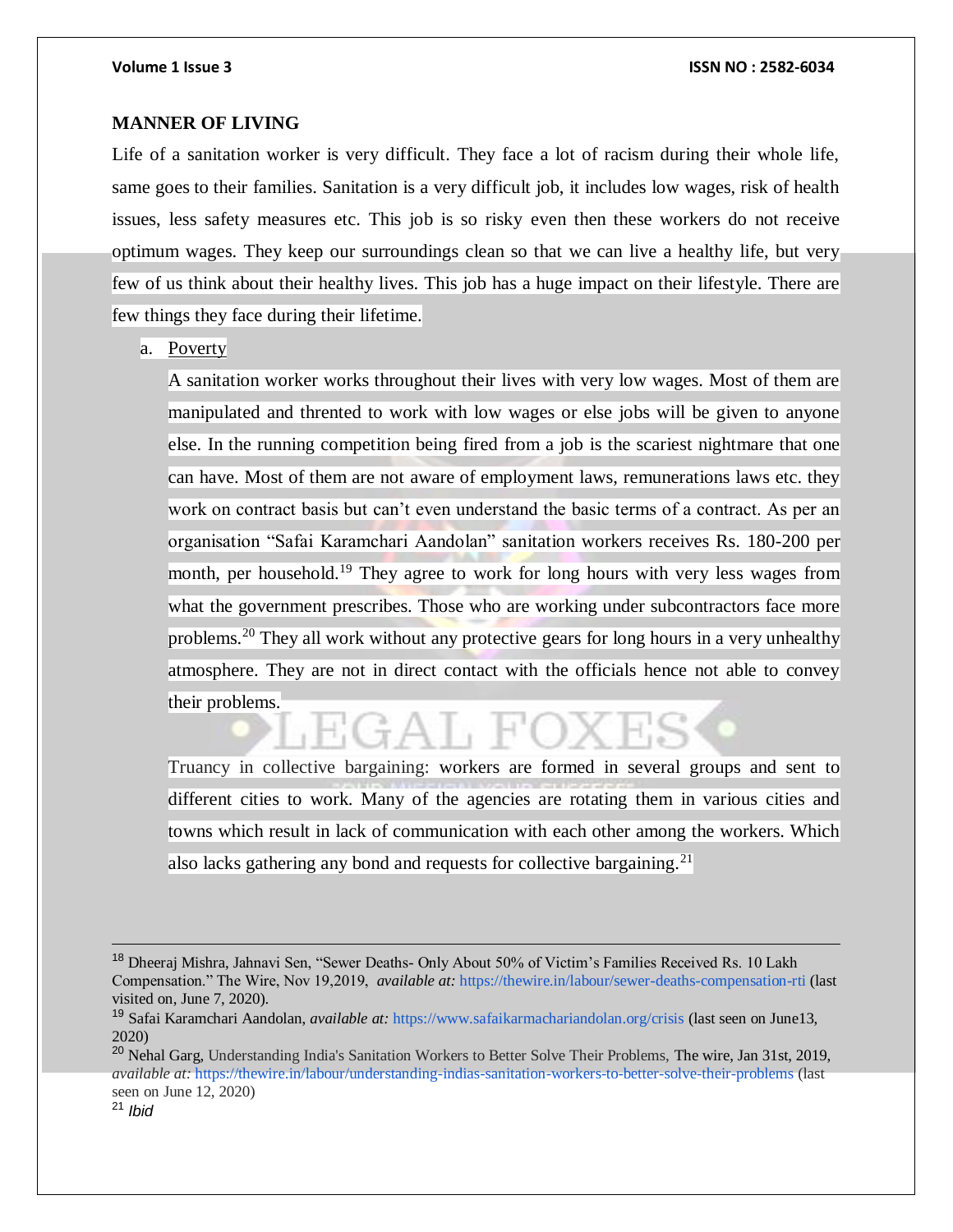Further, while working in such unhealthy conditions that without any protective gears, leads to severe injuries and health issues. These workers have to spend a lot of their income for medical treatment. They are not provided any kind of medical insurance, even they are not allowed to take sick leaves and further cut off their salary for taking sick leaves.  $22$ 

## b. Health Issues

Abundant of diseases they face during life span. Various injuries, social anxiety, infections, etc are not surprising for this class. East Delhi Municipal Corporation had organised a health care camp where they examined 2600 workers. Majority of them had breathing problems and asthma. 1200 of those workers were suffering from eye infections. Dr Ajay Lekhi, EDMC chief administrative medical officer concluded that, they clean roads, skeptic tanks, tunnels etc with bare hands and without masks. Operating in dust and germs from the garbage damages their health a  $\cot^{23}$ 

Average life expectancy of a sanitation worker is only  $50$  years old.<sup>24</sup> Workers and their families face many diseases throughout their lives.

# c. SOCIAL DISCRIMINATION

 $\overline{a}$ 

This is very sad to say, in spite of working so hard for the society, they face discriminition by them only. Before independence there were certain rules for them to live. As per caste system they had given the tag of "**Untouchables"** Earlier this community was not allowed to eat ghee. Ghee (clarified butter) is a rich source of vitamins, minerals, phenolic antioxidants etc. Only the higher class was allowed to consume ghee. Even if a lower class person can afford to buy ghee, still they were forced by the upper class community to not consume ghee, as it was a symbol of prestige.

<sup>&</sup>lt;sup>22</sup> Nehal Garg, Understanding India's Sanitation Workers to Better Solve Their Problems, The wire, Jan 31st, 2019, *available at:* <https://thewire.in/labour/understanding-indias-sanitation-workers-to-better-solve-their-problems> (last seen on June 12, 2020)

<sup>&</sup>lt;sup>23</sup> Alok KN Mishra, "One-third of safai staff at health camp report breathing problems" Times of India, Sept 30, 2007. *available at:* [https://timesofindia.indiatimes.com/city/delhi/one-third-of-safai-staff-at-health-camp-report](https://timesofindia.indiatimes.com/city/delhi/one-third-of-safai-staff-at-health-camp-report-breathing-problems/articleshow/60888528.cms)[breathing-problems/articleshow/60888528.cms](https://timesofindia.indiatimes.com/city/delhi/one-third-of-safai-staff-at-health-camp-report-breathing-problems/articleshow/60888528.cms) (last seen on June16, 2020)

<sup>&</sup>lt;sup>24</sup> Counterview.org, A new study finds that manual scavengers in India live in segregated localities without any social or economic protection *available at:* [https://counterview.org/2014/01/15/a-new-study-finds-that-manual](https://counterview.org/2014/01/15/a-new-study-finds-that-manual-scavengers-in-india-live-in-segregated-localities-without-any-social-or-economic-protection/)[scavengers-in-india-live-in-segregated-localities-without-any-social-or-economic-protection/](https://counterview.org/2014/01/15/a-new-study-finds-that-manual-scavengers-in-india-live-in-segregated-localities-without-any-social-or-economic-protection/) (last seen on June16, 2020)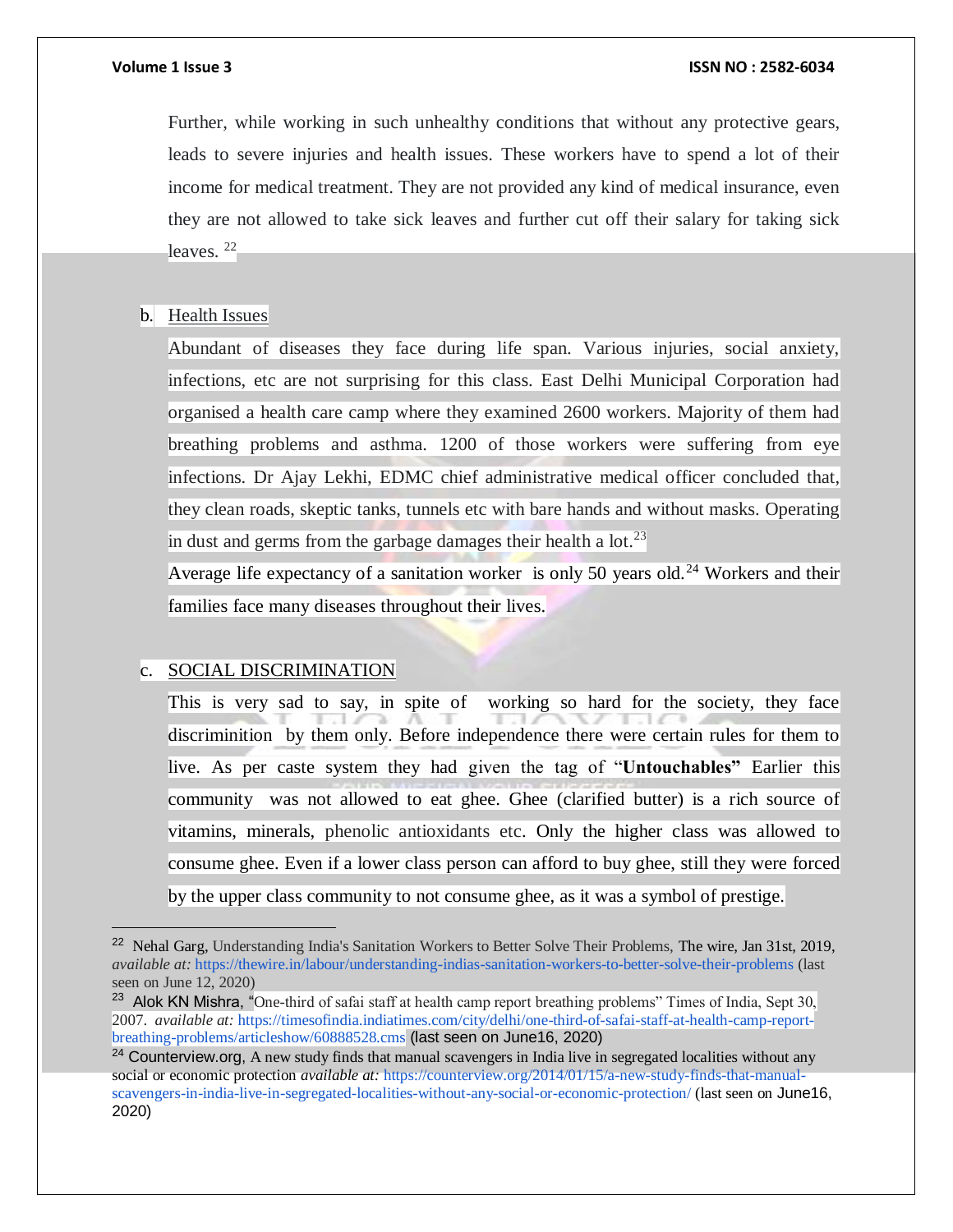This class was not allowed to ride a horse, sit on chairs, get education, enter temples etc. All these strict rules were made for them so that the higher class can dominate them. Well it is quite a relief that all these rules have been changed and Article 17 of The Constitution of India, 1950 unequivocally states that" Abolition of Untouchability-Untouchability is abolished and its practice in any form is forbidden The enforcement of any disability arising out of Untouchability shall be an offence punishable in accordance with  $law$ ".<sup>25</sup>

Situation of present time is much better but not a hundred percent fine. Still they face a lot of social discrimination, because of their work and caste. I have personally observed this discrimination during an internship in city of Jaipur. I was assigned to do a survey and collect information on manual scavenging. I met a boy of approx 13years old, his mother told me that his school teacher used to ask him to clean toilets because he is a child of a manual scavenger. This was the most terrifying thing to hear.

It proves even after making laws, there situation against social discrimination have not chnged.

# **WHY DOES ANYONE CHOOSE TO ME A MANUAL SCAVENGER?**

There are many reasons which give rise to this work of. Majority of the workers are working unwillingly, but they have to, for living, fulfill all their needs and look after their family. Here are the main reasons which lead to the practice of manual scavenging:-

I. Lack of Latrines "OUR MISSION YOUR SUCCESS"

In the ancient times people had no toilets in their homes so they used to go to open filed and extract their waste in the open field. If we talk about today, in most of the houses on the village level they do not use toilets or even if they have toilets at their home they still prefer to go to the open field. So, practice of going into fields is still prevalent. This pollutes the environment. Dry Latrines are mostly used in the urban areas which is a major cause for the manual scavenger. In India there are round about 26 million

<sup>25</sup> The Constitution of India, art 17.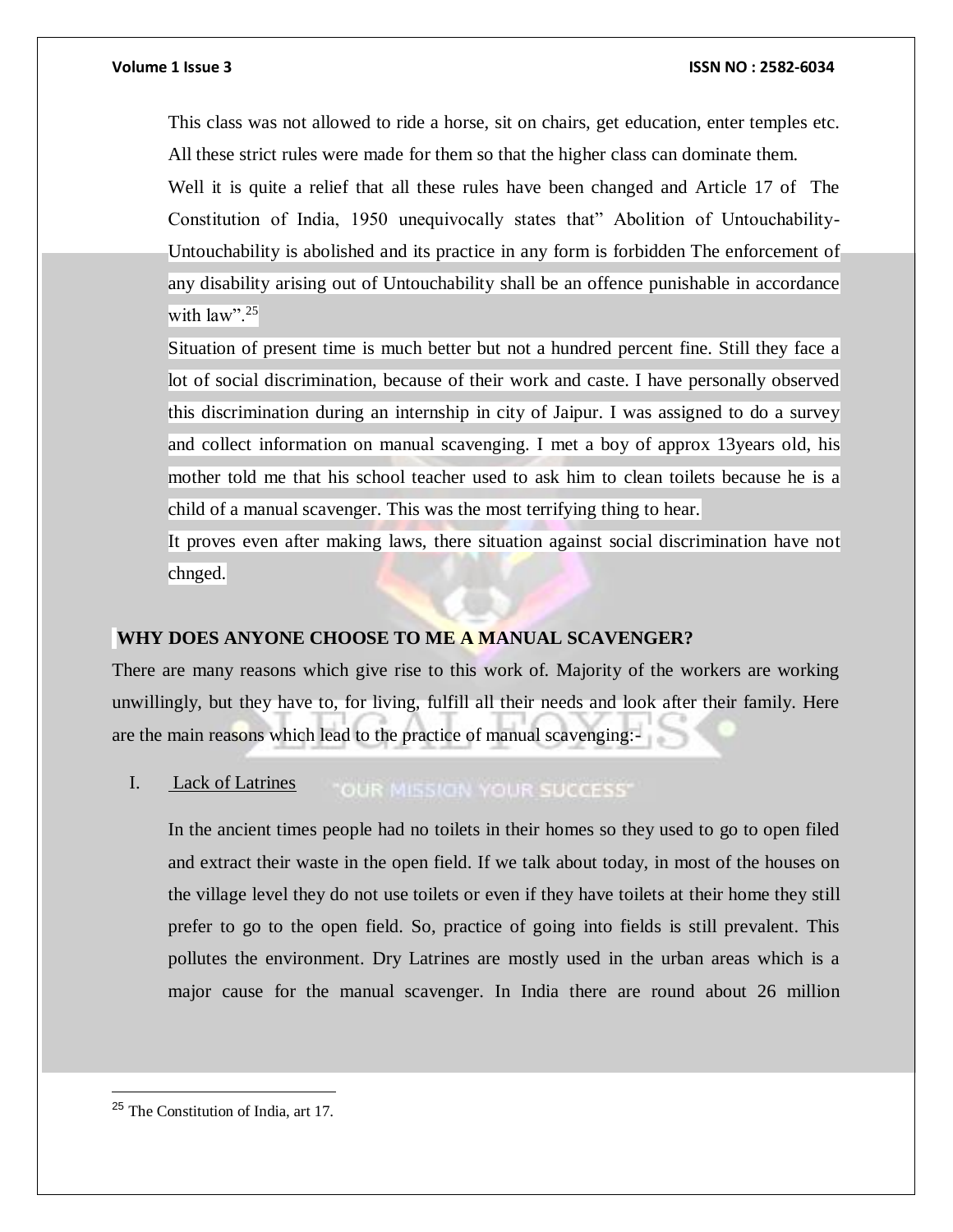insanitary latrines and it is shown in a report based on Housing-listing and Housing Census  $2011^{26}$ .

II. Inadequate Rehabilitation and Less Employment Opportunities

In India there is a huge problem of rehabilitating manual scavengers. Even though there are many steps taken by the government likewise, THE PROHIBITION OF EMPLOYMENT AS MANUAL SCAVENGERS AND THEIR REHABILITATION ACT, 2013 was passed to end the manual scavenging and assured rehabilitation but the rules of this Act are not sufficient and not implemented wisely to end this practice .

There are very few alternatives of employment opportunities available in the nation for this community, due to which this community has to enter into this occupation to earn bread and butter. Since, this work is a caste based low caste people are forced to do this work. They are not very much accepted in the other sectors.

III. Social Disparity:

 $\overline{a}$ 

People involved in the work of manual scavengers are from low caste and they are being considered as untouchable because of their work. Upper caste people are ready to accept them in the society and involve them into their community. Many employer reject them from getting job, they do not get respect in society their children face the discrimination at schools. Apart from this many landlords do not provide them a house on rent. Separate utensils are kept for maids who are from low caste. This is how they are kept socially isolated which is the main reason that they are not still developed.

## **MANUAL SCAVENGING AKIN TO SLAVERY**

Manual Scavenging is indeed an example of slavery and bonded labours.<sup>27</sup> Human Rights Watch, a global non-profit organisation, published a report on manual scavenging. In which they quotes

[https://censusindia.gov.in/2011census/hlo/Slum\\_table/Slum\\_table.html](https://censusindia.gov.in/2011census/hlo/Slum_table/Slum_table.html) ( last visited on June 11,2020) <sup>27</sup> Human Right Watch, Cleaning Human Waste, 25 August, 2014, *available at:*

<sup>26</sup> Housing Stock, Amenities & Assets in Slums – Census, *available at:* 

<https://www.hrw.org/report/2014/08/25/cleaning-human-waste/manual-scavenging-caste-and-discrimination-india> (last visited on July 14,2020)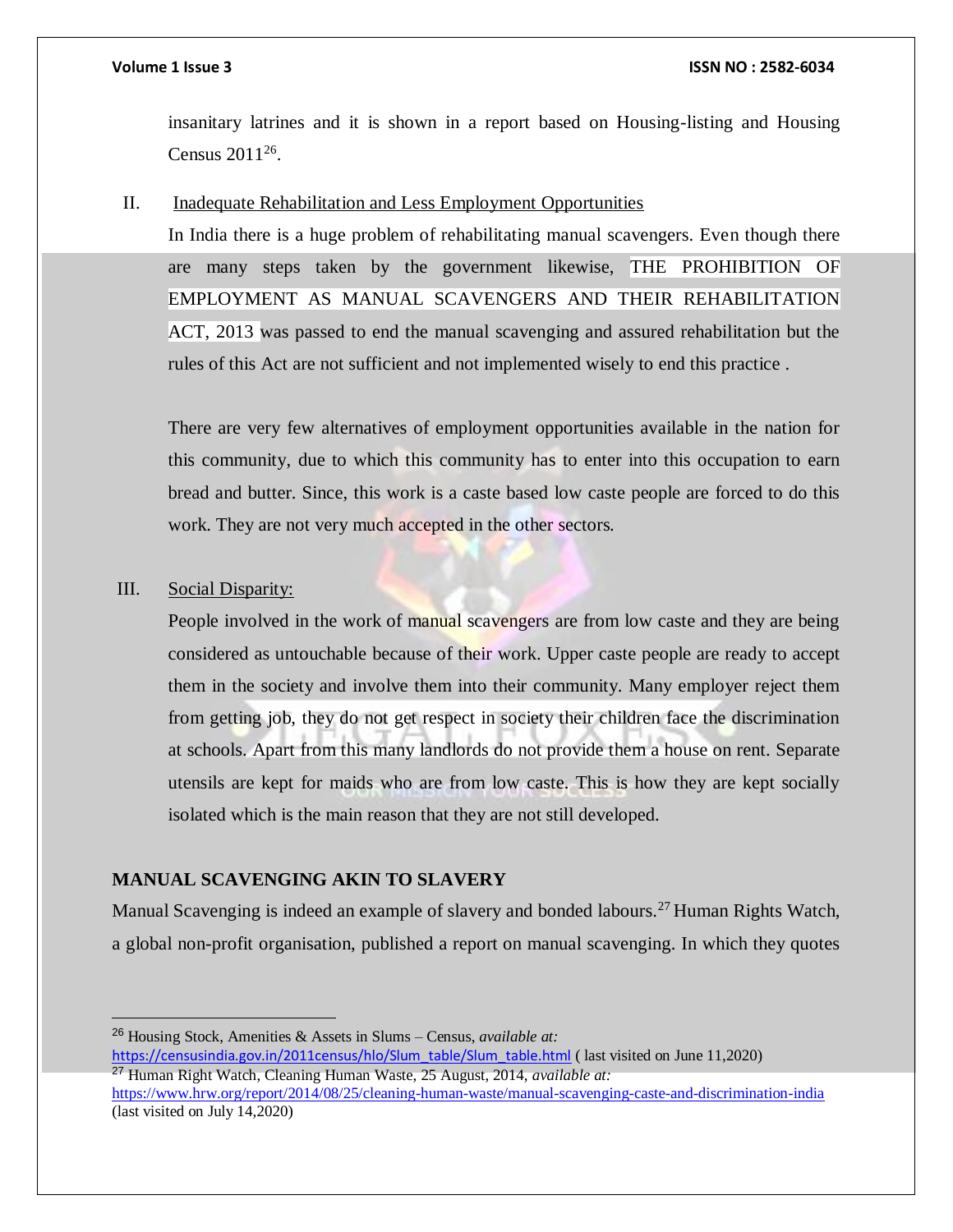a campaigner who said that "The manual carrying of human faeces is not for a employment, but an akin to slavery."

Here are some points that why the manual scavenging is not an occupation but a form of slavery:-

# I. It is hereditary

For some of the low caste families this occupation has become their hereditary occupation. Their ancestors did that job and now they are following the same. It is also a compulsion for them to enter into this work. Their thinking surrounds only that work they do not think out of the box. So, it becomes obligatory for them to do this job.

### II. It is caste based

Manual Scavenging is a caste based division of labor, basically which is performed by low caste people. They have to face many kind of discrimination. This division of labor is injustice to many low caste communities. Since modern India has been rejecting the caste system but there are many regions where people still face caste issues. Manual scavenging is the best example of caste based division of labor.

# III. Performing other tasks

Manual scavengers are also expected to perform other low-born tasks. Likewise, they have to do the disposal of dead cattle, dogs, cats and other animals, they have to work as a maid, they are expected to assist the newly born child and they have to clean drains. All these works are performed by low caste people.

IV. Low remuneration

Manual Scavengers put their life into risk and then perform their duty. But they are not given proper fruit of the work done by them. They are paid less money and sometimes they are not given necessity items and that also in little amount.

# **RECOMMENDATIONS**

To end the problem of Manual Scavenging, it is obsessively necessary to work from the core of the problem. The reason they all are engaged is either they are not skilled for doing another job or they are not discriminated against and boycotted by the society to work in other places.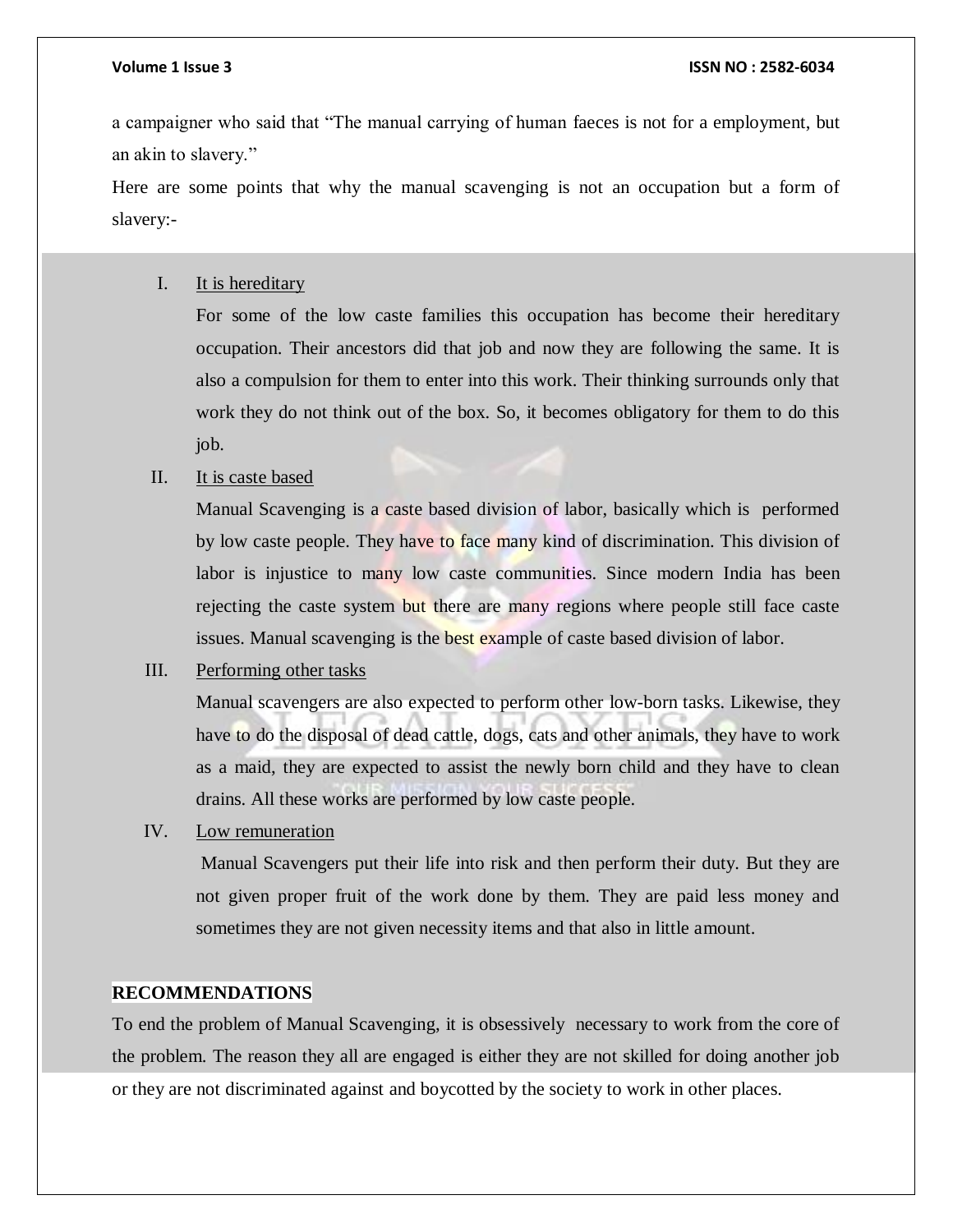After analysing the whole situation, there are various measures that will help to end this taboo.

# I. Education

Education plays a very important role here, Dr Bheem Rao Ambedkar has said- *"Cultivation of mind should be the ultimate aim of existence".* In India, children of poor workers are not much educated. As they don't have sufficient funds for the education, they are forced to drop school/college and join the same line of employment. As a proposal, the government should give grants to every child a sum of money for passing every final semester exam (in government schools). This will motivate students to study more and also they will gather some amount which will be helpful for them.

### II. Social awareness

Nagar Palika, NGOs, Health Officers, and Social Communities should create awareness among the manual scavenger community regarding health issues, hygiene practices, and sanitization processes.

Small workshops, events etc should be organised to thank this community and celebrate their honor of respect.

Moreover, the general public should be aware of legal implications regarding employment of manual scavenging. Once, anybody is arrested for employing any manual scavenger, an example will be set for the rest of the society.

On the other hand sanitization workers should be also aware of their rights and laws to protect them from being exploited.

# III. Rehabilitation and rejuvenate of Manual Scavengers

It is very necessary to shift these workers to other jobs. More employment should be created and this community should be prioritised. When this community will be shifted towards other opportunities it will not only help to earn money but also to raise living standards.

This employment not only affects the health of the workers but also destroys the life of their families. By providing them different opportunities to earn, it will also raise the living standards of their families.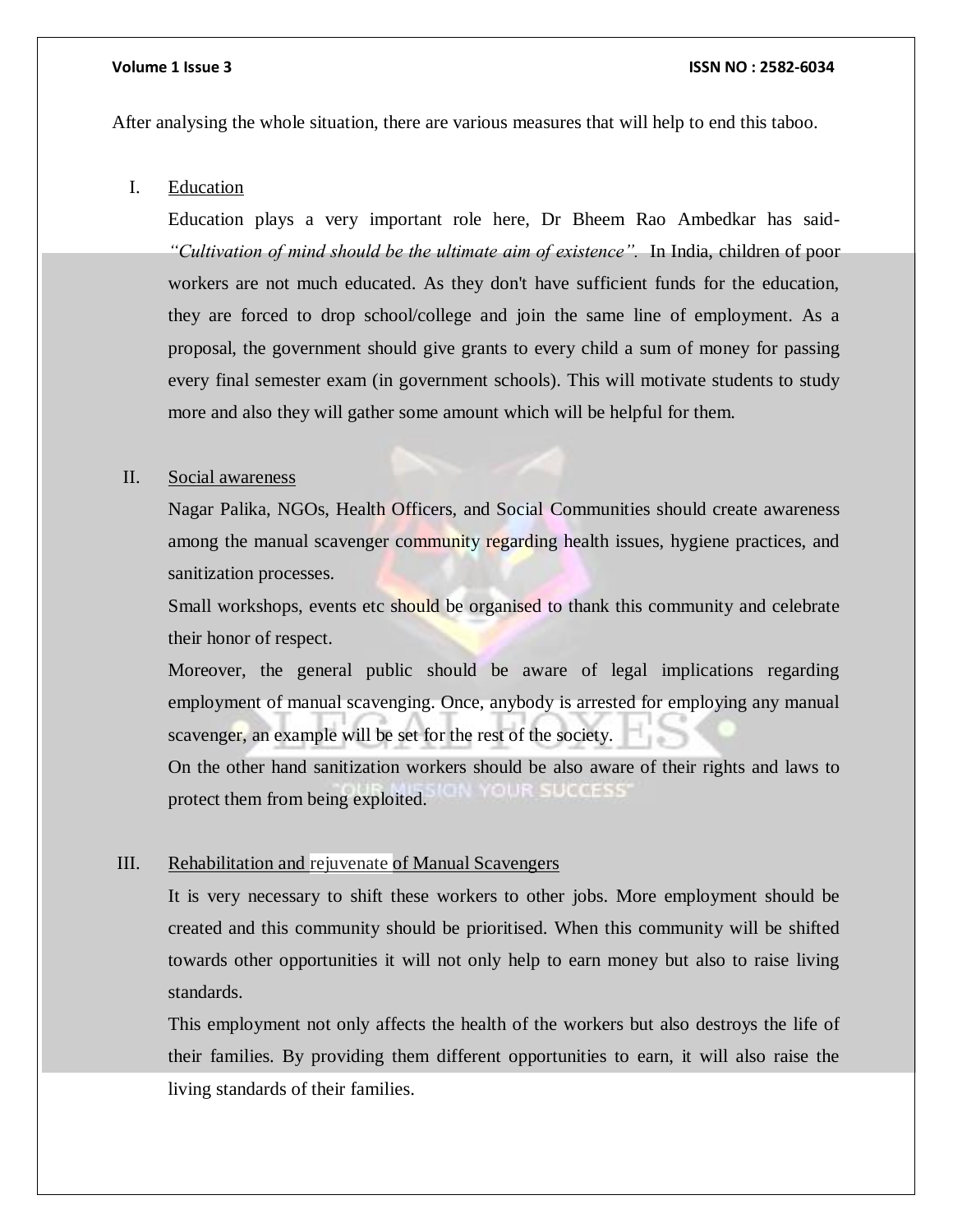## IV. Enforcement of laws

Many of the laws are being enacted to protect the sanitation workers such as EMPLOYMENT OF MANUAL SCAVENGERS AND CONSTRUCTION OF DRY LATRINES ACT, 1993, Self-Employment Scheme for Rehabilitation of Manual Scavengers (SRMS) in 2007, THE PROHIBITION OF EMPLOYMENT AS MANUAL SCAVENGERS AND THEIR REHABILITATION ACT, 2013 etc but when it comes to implementation, these laws have failed to show results. Government is reluctant to provide their promises, not giving adequate punishments to those who are violating the rules. As a result this taboo is still in practice and will not end till laws are being implemented properly.

# V. Technology

The Greater Hyderabad Municipal Corporation has forged a robot named "Bandicoot" to replace humans.<sup>28</sup> This robot has a camera on the front and it is able to enter inside septic tanks. This robot has two arms and four legs which are designed for performance cleaning operations. The robot can be handled with full sanitisation and it won't affect the health of a human. Robots can be the best alternative to manual scavenging.

# LEGAL FOXES

# **CONCLUSION**

 $\overline{a}$ 

*"I like the religion that teaches liberty, equality and fraternity",* this beautiful line is said by Dr. Bheem Rao Ambedkar. The man who not only inspired to abolish discriminatiion but also known as The **Father of Indian Constitution**. His only dream was to give freedom to every citizen of India. But the question is "whether all the citizens are free in this country?" He quotes that *"Freedom of mind is the real freedom. A person whose mind is not free though he may not be in chains, is a slave, not a free man. One whose mind is not free, though he may not be in prison, is a prisoner and not a free man".* 

<sup>28</sup> The Economics Times, *available at:* [https://economictimes.indiatimes.com/news/politics-and-nation/robot-that](https://economictimes.indiatimes.com/news/politics-and-nation/robot-that-can-end-indias-manual-scavenging/bandicoot-robot-replacing-manual-scavenging/slideshow/71935997.cms)[can-end-indias-manual-scavenging/bandicoot-robot-replacing-manual-scavenging/slideshow/71935997.cms](https://economictimes.indiatimes.com/news/politics-and-nation/robot-that-can-end-indias-manual-scavenging/bandicoot-robot-replacing-manual-scavenging/slideshow/71935997.cms) (last seen at June 10, 2020)